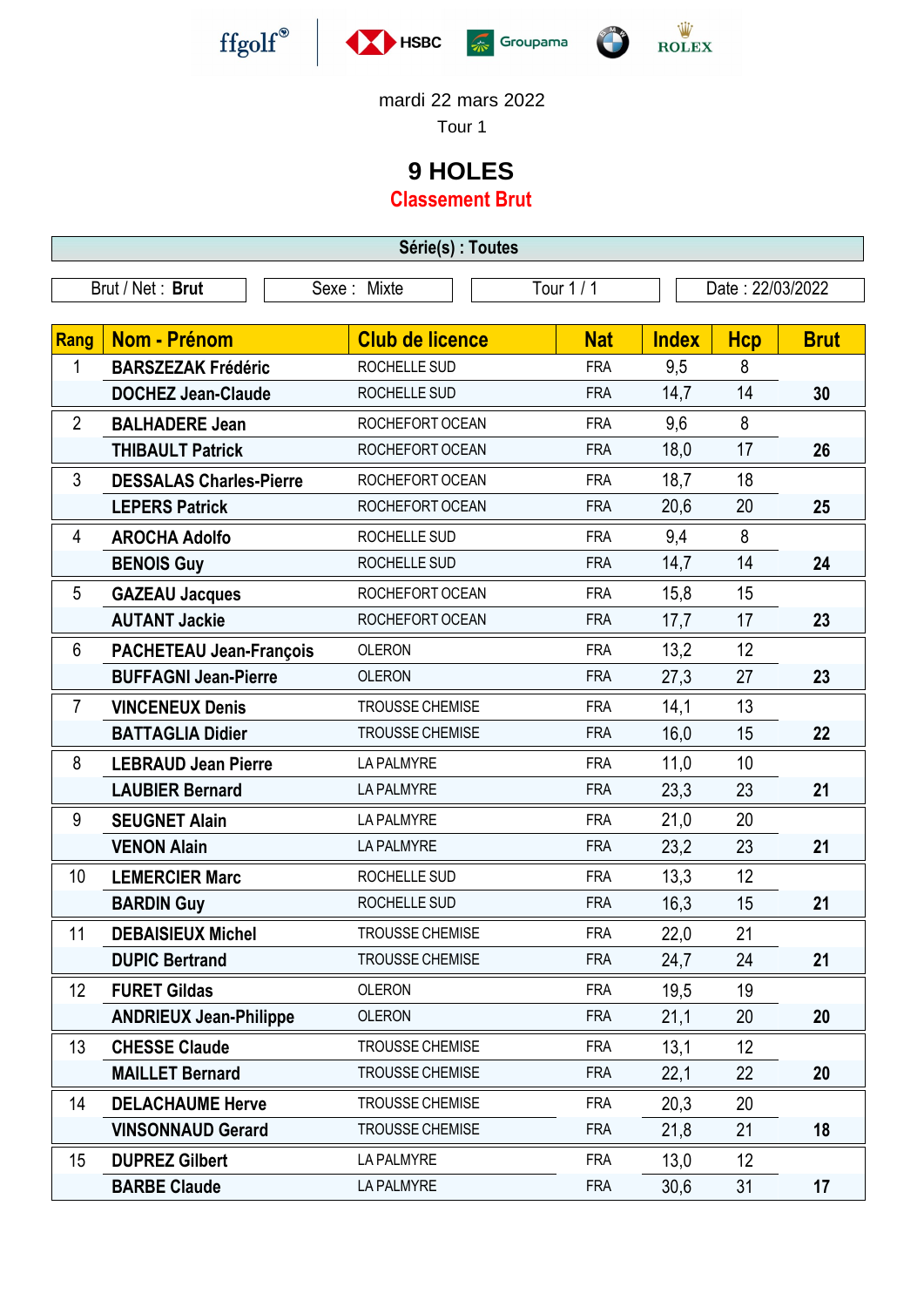| Rang | Nom - Prénom               | <b>Club de licence</b> | <b>Nat</b> | <b>Index</b> | <b>Hcp</b> | <b>Brut</b> |
|------|----------------------------|------------------------|------------|--------------|------------|-------------|
| 16   | <b>BUSSON Jean-Marie</b>   | <b>OLERON</b>          | <b>FRA</b> | 18,9         | 18         |             |
|      | <b>MOYAT Gérard</b>        | <b>OLERON</b>          | <b>FRA</b> | 24,9         | 25         | 16          |
| 17   | <b>BARILE Claude</b>       | <b>LA PALMYRE</b>      | <b>FRA</b> | 25,3         | 25         |             |
|      | <b>DERRIEN Daniel</b>      | <b>LA PALMYRE</b>      | <b>FRA</b> | 27,8         | 28         | 15          |
| 18   | <b>AIRES Jean-Francois</b> | <b>OLERON</b>          | <b>FRA</b> | 19,0         | 18         |             |
|      | <b>COLLACHE Michel</b>     | <b>OLERON</b>          | <b>FRA</b> | 32,2         | 32         | 14          |
| 19   | <b>DUQUENNE Michel</b>     | ROCHELLE SUD           | <b>FRA</b> | 13,4         | 12         |             |
|      | <b>IZAMBARD Benoit</b>     | ROCHELLE SUD           | <b>FRA</b> | 26,0         | 26         | 12          |
| 20   | <b>FEVRIER Dominique</b>   | ROCHEFORT OCEAN        | <b>FRA</b> | 24,2         | 24         |             |
|      | <b>DUPONT Bertrand</b>     | ROCHEFORT OCEAN        | <b>FRA</b> | 30,7         | 31         | 10          |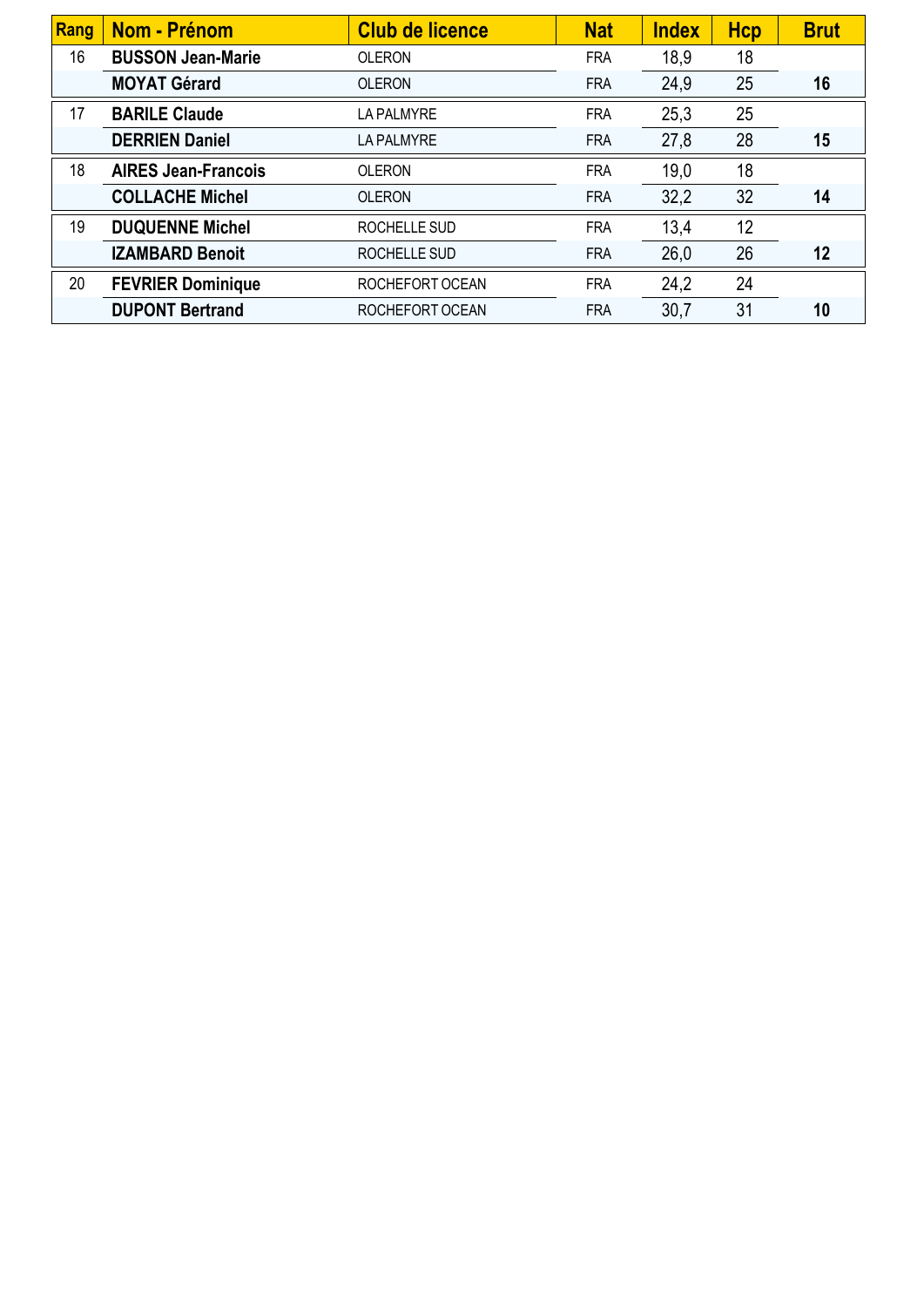

-







**ED M** 

## mardi 22 mars 2022

Tour 1

## **9 HOLES**

**Classement Net**

| Série(s) : Toutes |                                |                   |                        |            |              |                  |            |  |
|-------------------|--------------------------------|-------------------|------------------------|------------|--------------|------------------|------------|--|
| Brut / Net: Net   |                                | Sexe: Mixte       |                        | Tour 1 / 1 |              | Date: 22/03/2022 |            |  |
|                   |                                |                   |                        |            |              |                  |            |  |
| Rang              | Nom - Prénom                   |                   | <b>Club de licence</b> | <b>Nat</b> | <b>Index</b> | Hcp              | <b>Net</b> |  |
| 1                 | <b>DESSALAS Charles-Pierre</b> |                   | ROCHEFORT OCEAN        | <b>FRA</b> | 18,7         | 18               |            |  |
|                   | <b>LEPERS Patrick</b>          |                   | ROCHEFORT OCEAN        | <b>FRA</b> | 20,6         | 20               | 44         |  |
| $\overline{2}$    | <b>DEBAISIEUX Michel</b>       |                   | TROUSSE CHEMISE        | <b>FRA</b> | 22,0         | 21               |            |  |
|                   | <b>DUPIC Bertrand</b>          |                   | TROUSSE CHEMISE        | <b>FRA</b> | 24,7         | 24               | 42         |  |
| 3                 | <b>BARSZEZAK Frédéric</b>      |                   | ROCHELLE SUD           | <b>FRA</b> | 9,5          | 8                |            |  |
|                   | <b>DOCHEZ Jean-Claude</b>      |                   | ROCHELLE SUD           | <b>FRA</b> | 14,7         | 14               | 41         |  |
| 4                 | <b>SEUGNET Alain</b>           | LA PALMYRE        |                        | <b>FRA</b> | 21,0         | 20               |            |  |
|                   | <b>VENON Alain</b>             | <b>LA PALMYRE</b> |                        | <b>FRA</b> | 23,2         | 23               | 41         |  |
| 5                 | <b>BARILE Claude</b>           | LA PALMYRE        |                        | <b>FRA</b> | 25,3         | 25               |            |  |
|                   | <b>DERRIEN Daniel</b>          | <b>LA PALMYRE</b> |                        | <b>FRA</b> | 27,8         | 28               | 41         |  |
| 6                 | <b>LEBRAUD Jean Pierre</b>     | LA PALMYRE        |                        | <b>FRA</b> | 11,0         | 10               |            |  |
|                   | <b>LAUBIER Bernard</b>         | <b>LA PALMYRE</b> |                        | <b>FRA</b> | 23,3         | 23               | 40         |  |
| $\overline{7}$    | <b>BALHADERE Jean</b>          |                   | ROCHEFORT OCEAN        | <b>FRA</b> | 9,6          | 8                |            |  |
|                   | <b>THIBAULT Patrick</b>        |                   | ROCHEFORT OCEAN        | <b>FRA</b> | 18,0         | 17               | 39         |  |
| 8                 | <b>FURET Gildas</b>            |                   | <b>OLERON</b>          | <b>FRA</b> | 19,5         | 19               |            |  |
|                   | <b>ANDRIEUX Jean-Philippe</b>  | <b>OLERON</b>     |                        | <b>FRA</b> | 21,1         | 20               | 39         |  |
| 9                 | <b>GAZEAU Jacques</b>          |                   | ROCHEFORT OCEAN        | <b>FRA</b> | 15,8         | 15               |            |  |
|                   | <b>AUTANT Jackie</b>           |                   | ROCHEFORT OCEAN        | <b>FRA</b> | 17,7         | 17               | 39         |  |
| 10                | <b>PACHETEAU Jean-François</b> | <b>OLERON</b>     |                        | <b>FRA</b> | 13,2         | 12               |            |  |
|                   | <b>BUFFAGNI Jean-Pierre</b>    | <b>OLERON</b>     |                        | <b>FRA</b> | 27,3         | 27               | 39         |  |
| 11                | <b>DUPREZ Gilbert</b>          | LA PALMYRE        |                        | <b>FRA</b> | 13,0         | 12               |            |  |
|                   | <b>BARBE Claude</b>            | LA PALMYRE        |                        | <b>FRA</b> | 30,6         | 31               | 38         |  |
| 12                | <b>DELACHAUME Herve</b>        |                   | TROUSSE CHEMISE        | <b>FRA</b> | 20,3         | 20               |            |  |
|                   | <b>VINSONNAUD Gerard</b>       |                   | <b>TROUSSE CHEMISE</b> | <b>FRA</b> | 21,8         | 21               | 38         |  |
| 13                | <b>VINCENEUX Denis</b>         |                   | <b>TROUSSE CHEMISE</b> | <b>FRA</b> | 14,1         | 13               |            |  |
|                   | <b>BATTAGLIA Didier</b>        |                   | <b>TROUSSE CHEMISE</b> | <b>FRA</b> | 16,0         | 15               | 37         |  |
| 14                | <b>AROCHA Adolfo</b>           |                   | ROCHELLE SUD           | <b>FRA</b> | 9,4          | 8                |            |  |
|                   | <b>BENOIS Guy</b>              |                   | ROCHELLE SUD           | <b>FRA</b> | 14,7         | 14               | 35         |  |
| 15                | <b>BUSSON Jean-Marie</b>       | <b>OLERON</b>     |                        | <b>FRA</b> | 18,9         | 18               |            |  |
|                   | <b>MOYAT Gérard</b>            | <b>OLERON</b>     |                        | <b>FRA</b> | 24,9         | 25               | 35         |  |